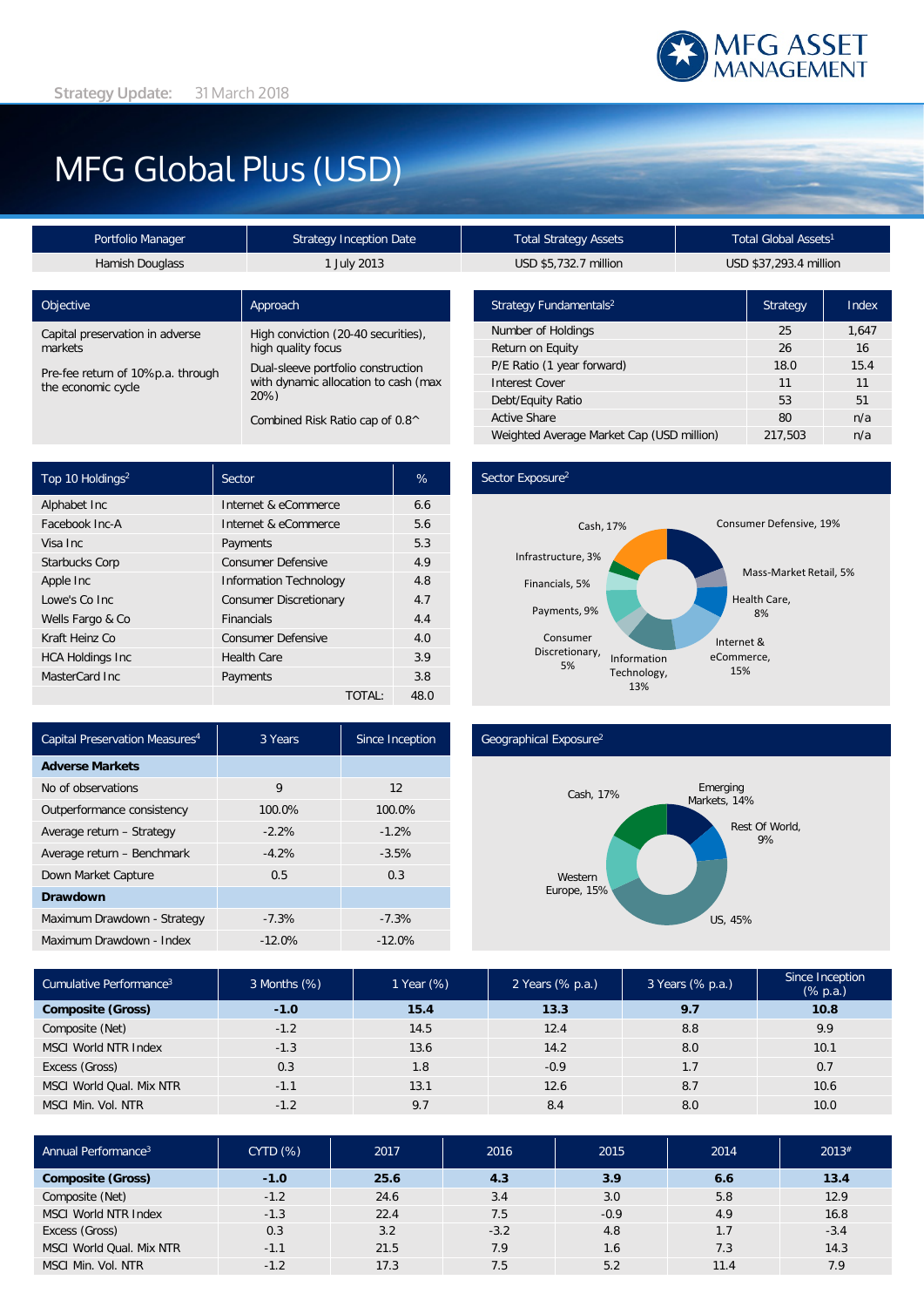| Supplementary Statistical Measures <sup>5</sup> | 3 Years | Since Inception |
|-------------------------------------------------|---------|-----------------|
| Beta                                            | 0.9     | 0.9             |
| Tracking Error (% p.a.)                         | 3.8%    | 3.9%            |
| Standard Deviation - Strategy                   | 9.6%    | 9.6%            |
| <b>Information Ratio</b>                        | 0.5     | 0.2             |

1 Comprised of all Global Strategies.

2 The data is based on a representative portfolio for the strategy. The representative portfolio changed in July 2017 due to the closure of the former representative portfolio. Sectors are internally<br>defined. Geographical Refer to the Important Notice below for further information.

3 Returns are for the Global Plus Composite and denoted in USD. Performance would vary if returns were denominated in a currency other than USD. Refer to the GIPS Disclosure section below for<br>further information. Composite under consideration. Actual fees may vary depending on, among other things, the applicable fee schedule and portfolio size. Fees are available upon request.

4 Risk measures are calculated before fees and in USD. An adverse market is defined as a negative quarter, rolled monthly, for the MSCI World Net TR USD Index, whilst drawdown measures are measured monthly.

5 Supplementary Statistical Measures Beta, Tracking Error and Information Ratio are calculated in USD using the MSCI World NTR Index.

^ Combined risk ratio is a measure of relative beta and relative drawdown to MSCI World NTR USD Index. Please contact MFGAM should you wish for further details on the calculation.

\* Returns are only for part year.

#### **IMPORTANT NOTICE**

This material is being furnished to you to provide summary information regarding Magellan Asset Management Limited 'doing business as'/'trading as' MFG Asset Management ('MFG Asset Management') and an investment fund or investment strategy managed by MFG Asset Management ('Strategy'). No distribution of this material will be made in any jurisdiction where such distribution is not authorised or is unlawful. This material is not intended to constitute advertising or advice of any kind and you should not construe the contents of this material as legal. tax, investment or other advice.

The investment program of the Strategy presented herein is speculative and may involve a high degree of risk. The Strategy is not intended as a complete investment program and is suitable only for sophisticated investors who can bear the risk of loss. The Strategy may lack diversification, which can increase the risk of loss to investors. The Strategy's performance may be volatile. The past performance of the Strategy is not necessarily indicative of future results and no person guarantees the performance of the Strategy or the amount or timing of any return from it. There can be no assurance that the Strategy will achieve any targeted returns, that asset allocations will be met or that the Strategy will be able to implement its investment Strategy or achieve its investment objective. The management fees, incentive fees and allocation and other expenses of the Strategy will reduce trading profits, if any, or increase losses. The Strategy will have limited liquidity, no secondary market for interests in the Strategy is expected to develop and there are restrictions on an investor's ability to withdraw and transfer interests in the Strategy. In making an investment decision, you must rely on your own examination of any offering documents relating to the Strategy.

No representation or warranty, express or implied, is made with respect to the correctness, accuracy, reasonableness or completeness of any of the information contained in this material. This information is subject to change at any time and no person has any responsibility to update any of the information provided in this material. MFG Asset Management will not be responsible or liable for any losses, whether direct, indirect or consequential, including loss of profits, damages, costs, claims or expenses, relating to or arising from your use or reliance upon any part of the information contained in this material including trading losses, loss of opportunity or incidental or punitive damages.

This material is strictly confidential and is being provided to you solely for your information and must not be copied, reproduced, published, distributed, disclosed or passed to any other person at any time without the prior written consent of MFG Asset Management. Any trademarks, logos, and service marks contained herein may be the registered and unregistered trademarks of their respective owners. Nothing contained herein should be construed as granting by implication, or otherwise, any licence or right to use any trademark displayed without the written permission of the owner.

United Kingdom - This material does not constitute an offer or inducement to engage in an investment activity under the provisions of the Financial Services and Markets Act 2000 (FSMA). This material does not form part of any offer or invitation to purchase, sell or subscribe for, or any solicitation of any such offer to purchase, sell or subscribe for, any shares, units or other type of investment product or service. This material or any part of it, or the fact of its distribution, is for background purposes only. This material has not been approved by a person authorised under the FSMA and its distribution in the United Kingdom and is only being made to persons in circumstances that will not constitute a financial promotion for the purposes of section 21 of the FSMA as a result of an exemption contained in the FSMA 2000 (Financial Promotion) Order 2005 as set out below. This material is exempt from the restrictions in the FSMA as it is to be strictly communicated only to 'investment professionals' as defined in Article 19(5) of the Financial Services and Markets Act 2000 (Financial Promotion) Order 2005 (FPO).

United States of America - This material is not intended as an offer or solicitation for the purchase or sale of any securities, financial instrument or product or to provide financial services. It is not the intention of MFG Asset Management to create legal relations on the basis of information provided herein. Where performance figures are shown net of fees charged to clients, the performance has been reduced by the amount of the highest fee charged to any client employing that particular strategy during the period under consideration. Actual fees may vary depending on, among other things, the applicable fee schedule and portfolio size. Fees are available upon request and also may be found in Part II of MFG Asset Management's Form ADV.

The MSCI World Index (Net) is a free-float adjusted market capitalization weighted index that is designed to measure the equity performance of 24 developed markets. Index results assume the reinvestment of all distributions of capital gain and net investment income using a tax rate applicable to non-resident institutional investors who do not benefit from double taxation treaties.

#### **GLOBAL INVESTMENT PERFORMANCE STANDARDS (GIPS®) DISCLOSURE**

Magellan Asset Management Limited, doing business as MFG Asset Management in jurisdictions outside Australia and New Zealand, (MFG Asset Management) claims compliance with the Global Investment Performance Standards (GIPS ®)

For the purpose of complying with GIPS, the Firm is defined as all discretionary portfolios managed by MFG Asset Management.

The Global Plus composite is a concentrated global equity strategy investing in high quality companies (typically 20-40 stocks). High quality companies are those companies that have sustainable competitive advantages which translate into returns on capital materially in excess of their cost of capital for a sustained period of time. The investment objectives of the Global Plus strategy are to earn superior risk adjusted returns through the business cycle whilst minimising the risk of a permanent capital loss. The minimum market capitalisation for a stock to be included is US\$25 billion. The composite was created in July 2013.

To achieve investment objectives, the composite may also use derivative financial instruments including, but not limited to, options, swaps, futures and forwards. Derivatives are subject<br>to the risk of changes in the marke leveraging effect, which may increase the volatility of the composite and may reduce its returns.

A list of composites and descriptions, as well as policies for valuing investments, calculating performance, and preparing compliant presentations are available upon request by emailing client.reporting@magellangroup.com.au

The representative portfolio is an account in the composite that closely reflects the portfolio management style of the strategy. Performance is not a consideration in the selection of the<br>representative portfolio. The cha representative portfolio and the other accounts in the composite is available upon request.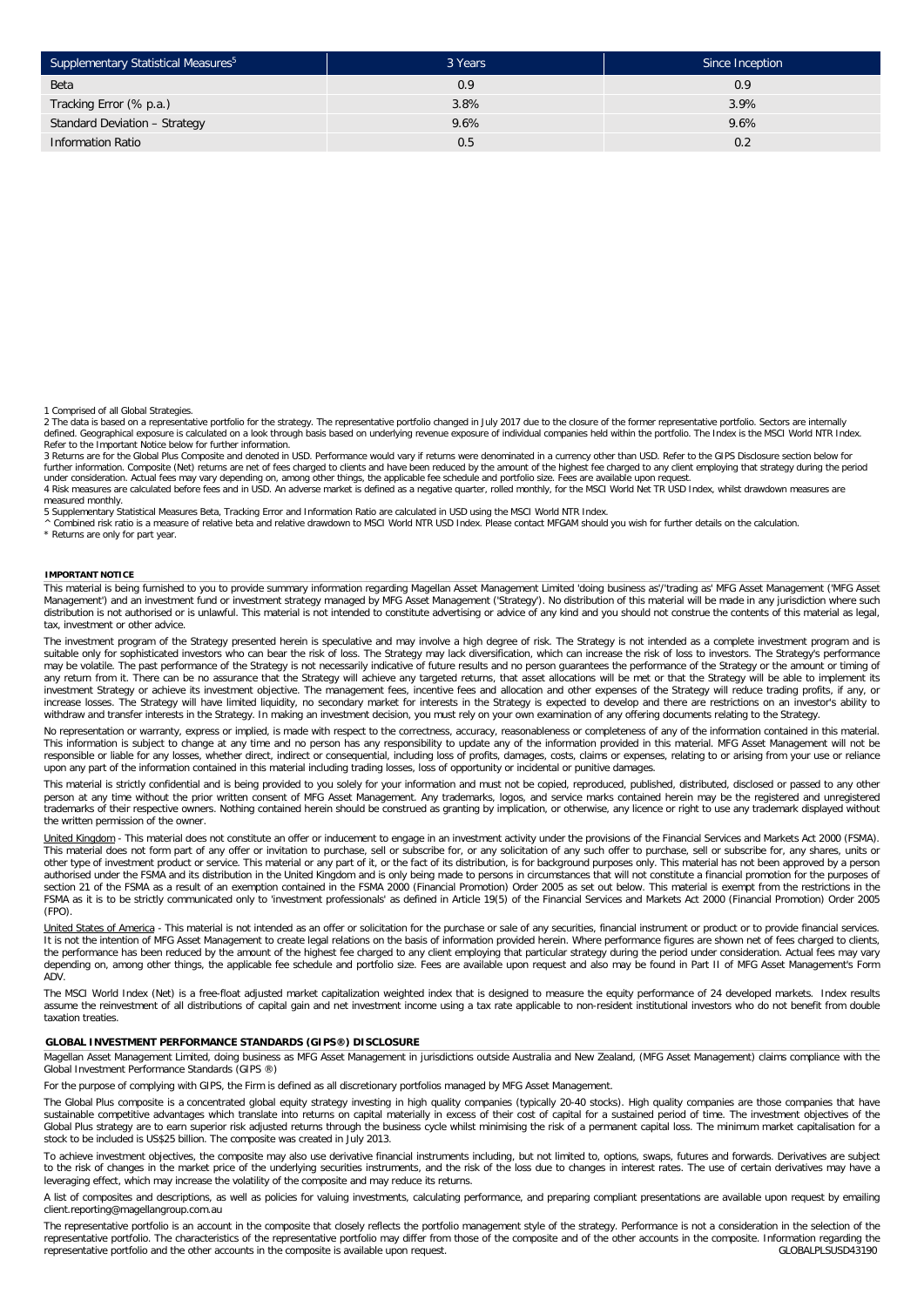# **Market Commentary**

Global stocks fell for the first quarter in eight in the March quarter after US President Donald Trump imposed import restrictions that could lead to trade wars (especially with China), concerns mounted that US inflation might accelerate enough to prompt the Federal Reserve to tighten monetary policy more quickly than expected, worries gripped that regulators would crack down on US technology companies, and populist parties dominated in Italy's election. During the quarter, nine of the 11 sectors in the MSCI World Index fell in US-dollar terms. Telecoms (-5.9%) and energy (-5.4%) fell most while information technology fared best (+3.4%).

US stocks slid as concerns mounted about trade wars, the stability of the Trump administration, inflation and tech regulation. The White House imposed tariffs on steel (25%) and aluminium (10%), prompting Trump's top economic adviser Gary Cohn to resign, and targeted China with at least US\$50 billion worth of tariffs. After a report showed accelerating wages growth, investors fretted that fiscal stimulus in the form of corporate tax cuts and extra spending would prompt the Fed to raise the cash rate more than three times in 2018. In March, the Fed raised the US cash rate by 25 basis points to between 1.5% and 1.75%, its highest range since the global financial crisis began, but still flagged only another two rate increases this year. The clouds over tech stocks included concerns about data privacy, and moves by the EU to tax their revenues. Over the quarter, economic reports showed consumer prices rose a higher-than-expected 2.2% in the 12 months to February, the jobless rate stayed at a 17-year low of 4.1% for a fifth consecutive month in February and the US economy expanded a revised 2.9% in the fourth quarter. The S&P 500 Index fell 1.2%.

European stocks fell amid political uncertainty even though economic readings were positive. Investors were concerned about the shape and direction of Italy's next government after eurosceptic and anti-establishment parties won 55% of the popular vote in elections that left the debt-heavy country with a hung parliament. Reports out over the quarter showed the eurozone economy expanded 0.6% in the fourth quarter, consumer prices rose 1.1% in the 12 months to February and industrial production rose 2.7% in January from a year earlier. The Euro Stoxx 50 Index lost 4.1%.

In Asia, Japanese stocks sagged as a cronyism scandal enveloping Prime Minister Shinzō Abe could see him lose a party leadership election this September. Over the quarter, a report showed Japan's economy, after expanding at an annualised rate of 0.5% in the fourth quarter, had notched eight consecutive quarters of growth, the longest such stretch in 28 years. In China, parliament abolished the term limits on the presidency that were installed in 1982, effectively making Xi Jinping ruler for as long as he wishes. Japan's Nikkei 225 Index slumped 6.6% while China's CSI 300 Index fell 3.3%.

# **Strategy Commentary**

The strategy recorded a negative return for the quarter. Stocks that lagged included the investments in Kraft Heinz, Wells Fargo and Facebook. Kraft Heinz dropped after disappointing sales figures in the fourth quarter showed the plight of the US packaged-food industry and margin improvement was below expectations. Wells Fargo slid after the Federal Reserve took the unusual step of banning the bank from expanding its assets until the lender can show it has resolved its "widespread consumer abuses and compliance breakdowns". Facebook slumped after news broke that the data of about 50 million users was improperly gained by a UK company and used to target voters in the US elections of 2016 triggered investigations in the UK and US that pointed to stiffer regulation of tech companies. (In April, the number of users whose data was improperly gained was boosted to 87 million.)

Stocks that performed best included the investments in Mastercard, HCA Healthcare and eBay. Mastercard gained after the payments company revealed that fourth-quarter earnings beat estimates – adjusted earnings per share surged 33% – due to higher consumer spending, and the company boosted forecasts for 2018. HCA surged after the hospital chain reported a higher-than-expected profit for the fourth quarter on higher revenue and better control of expenses, said it would enjoy a lower effective tax rate of 25%, announced it would pay its first-ever quarterly dividend, and disclosed a US\$10.5 billion investment plan over the next three years. EBay climbed after the auction-site owner boosted revenue forecasts and announced that it would internalise the intermediation of payments processing on its core marketplaces business.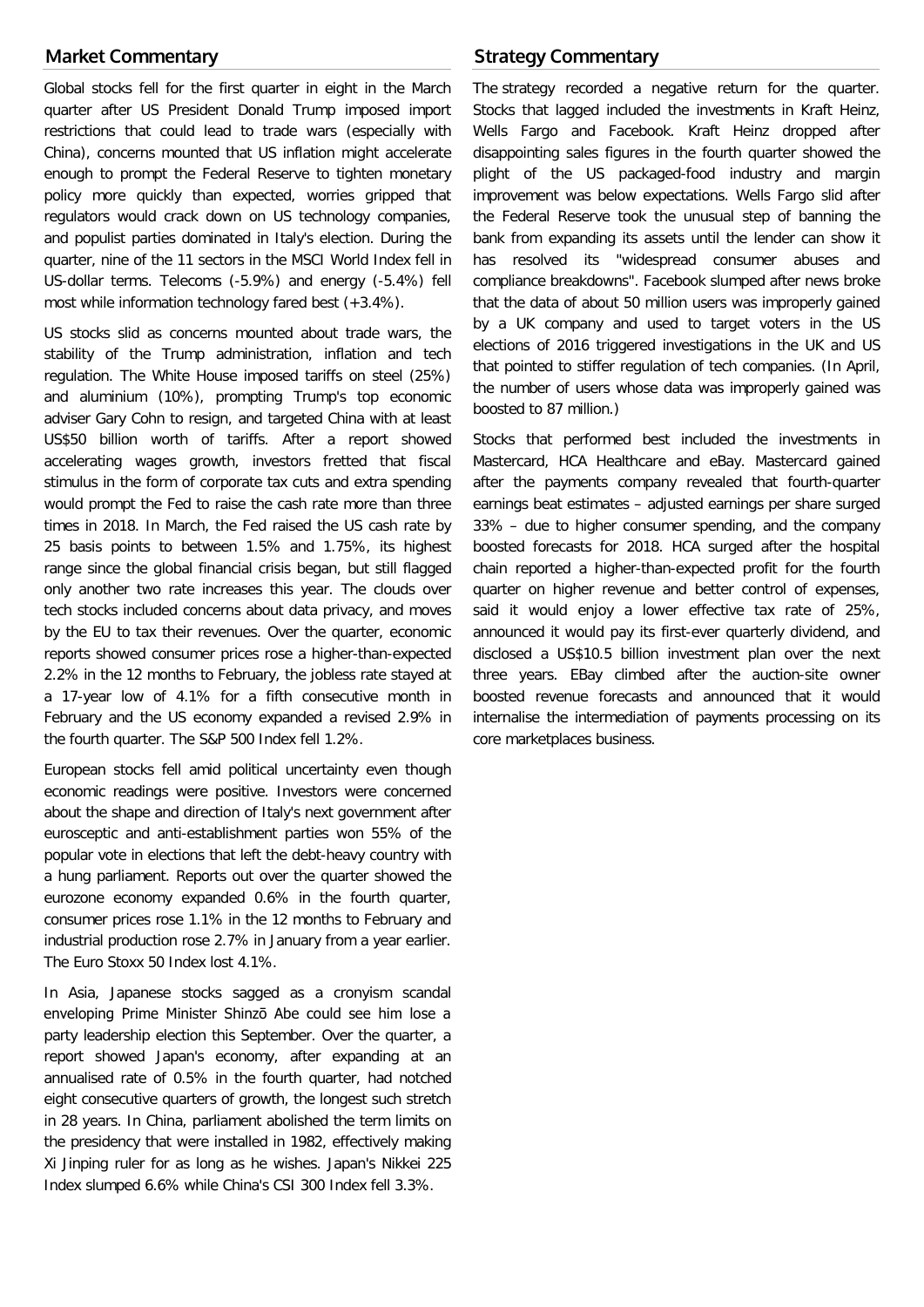# **Key Stock in Focus – HCA Healthcare**



# Hospital Corporation of America<sup>®</sup>

### **HCA Healthcare - The largest US hospital chain is hard to disrupt**

Investors have long expected Jeff Bezos's Amazon to move to disrupt the notoriously expensive US healthcare industry in the same way the company has upended retail. Bezos exceeded expectations this year when, in his first foray into healthcare in what is an attempt to reduce Amazon's medical costs, he teamed with investment legend Warren Buffett and the biggest bank in the US.

On January 30, Amazon, Buffett's Berkshire Hathaway and JPMorgan Chase announced they would set up a venture to provide their combined one million workers with "simplified, high-quality and transparent healthcare at reasonable cost".<sup>[1](#page-3-0)</sup>

Even though these companies employ relatively few people, stocks for health insurers (or payers in the industry jargon) and other health supply-chain intermediaries dived on the news that such a formidable trio intends to curtail the "ballooning costs of healthcare" that "act as a hungry tapeworm on the American economy," in the words of Buffett.<sup>[2](#page-3-1)</sup> Among the stocks that plunged that day – some by as much as  $9\%$ <sup>[3](#page-3-2)</sup> – were health insurers such as Anthem and MetLife and pharmacy-benefit companies such as CVS Health and Express Scripts, which negotiate prescription drug programs for commercial health plans.

But many segments of healthcare were immune to the announcement. Hospital operators were one such subset.<sup>[4](#page-3-3)</sup> Most of the hospital providers rose slightly that day because running a hospital is such a complex labour-intensive business that few people expect an outside company, no matter how armed with nous, technology and financial muscle, to disrupt these businesses.

Hospitals are hard to run because health and medicine are multifaceted and regulatory requirements are strict. Hospitals require much capital to establish and medical costs are difficult to control, especially as technology improves. They need skilled and expensive staff. Surgeons, who aren't hospital employees, are demanding. Yet they must be kept happy so they conduct their operations at the hospitals seeking their business. Listed hospital operators have the added challenge that about 80% of the market is catered for by not-for-profit ventures and about 50% of these lose money.

<span id="page-3-3"></span><span id="page-3-2"></span><span id="page-3-1"></span><span id="page-3-0"></span>From an investor's point of view, the pick of the listed US hospital chains is the largest; HCA Healthcare, which provides about 5% of the country's hospital services. HCA earned revenue of US\$43.6 billion in fiscal 2017 from 46,638 beds in 179 hospitals (including six in the UK), 120 free-standing surgery centres and about 250 'urgent-care' (after-hours GP) clinics.

HCA is well placed to benefit from rising demand for healthcare as the ageing of the US population increases the incidence of chronic disease. The company's facilities, which each year cater to 26 million patient episodes, eight million emergency visits and 220,000 baby deliveries, have the biggest or second-biggest market shares in 19 of the 20 states where they are found. About half of HCA's hospitals and two-thirds of its beds are in the fastest-growing parts of the US's fastest-growing states.

HCA's other advantages include that it has built the infrastructure to cater for difficult surgeries by the 37,000 doctors who use its facilities. This enables the company to charge high fees and benefit from higher-margin procedures while positioning itself as the hospital of choice in each locality. The company reinvests a sizeable portion of profits to improve standards and expand – it is adding another 100 or so free-standing emergency and urgent-care clinics over the next 12 months. The company enjoys economies of scale and the three parts of its network circulate patients into the other parts of its network. Being part of a well-managed chain gives HCA's facilities strong bargaining positions when dealing with the commercial payers in the health industry, which allows HCA to enjoy industry-leading profit margins. Over time, HCA's expected revenue and profit growth should reward its investors.

While HCA is a low-risk investment from a disruption point of view, it faces other risks that must be monitored. Some are event driven – hurricanes and floods centred on Florida, Georgia, South Carolina and Texas, states where HCA has about half its hospitals, cost the company about US\$140 million in lost revenue in the third quarter of fiscal 2017. The overarching risk, however, is that much uncertainty surrounds the government regulation and funding of the US health system. President Donald Trump and the Republican Party more broadly are undermining the Affordable Health Care for America Act that was passed by former president Barack Obama in 2009 (and thus dubbed 'Obamacare') by making regulatory changes that don't require passing new laws. HCA's advantageous chain of hospitals and other facilities, and the fact that HCA is not dependent on government funding like its peers and is relatively insulated if Obamacare is repealed, mean the company can withstand such uncertainty better than many other healthcare stocks.

### **More growth and higher fees**

In 1968, not long after the US federal government began universal health coverage for the aged and stepped up aid for the poor, HCA began its existence as Hospital Corporation of America after two doctors and two businessmen founded the company to own and operate the Park View Hospital in Nashville, Tennessee. A year later, the company was listed.

The 1970s and 1980s were decades of rapid growth that culminated in the number of hospitals under HCA's control and ownership peaking at 463 in 1987. Then followed management buyouts in 1988 and 2010 (thus two delistings), a merger in 1990, a partial sale in 2010 (of HCA's rural hospitals), and a relisting in 2011.